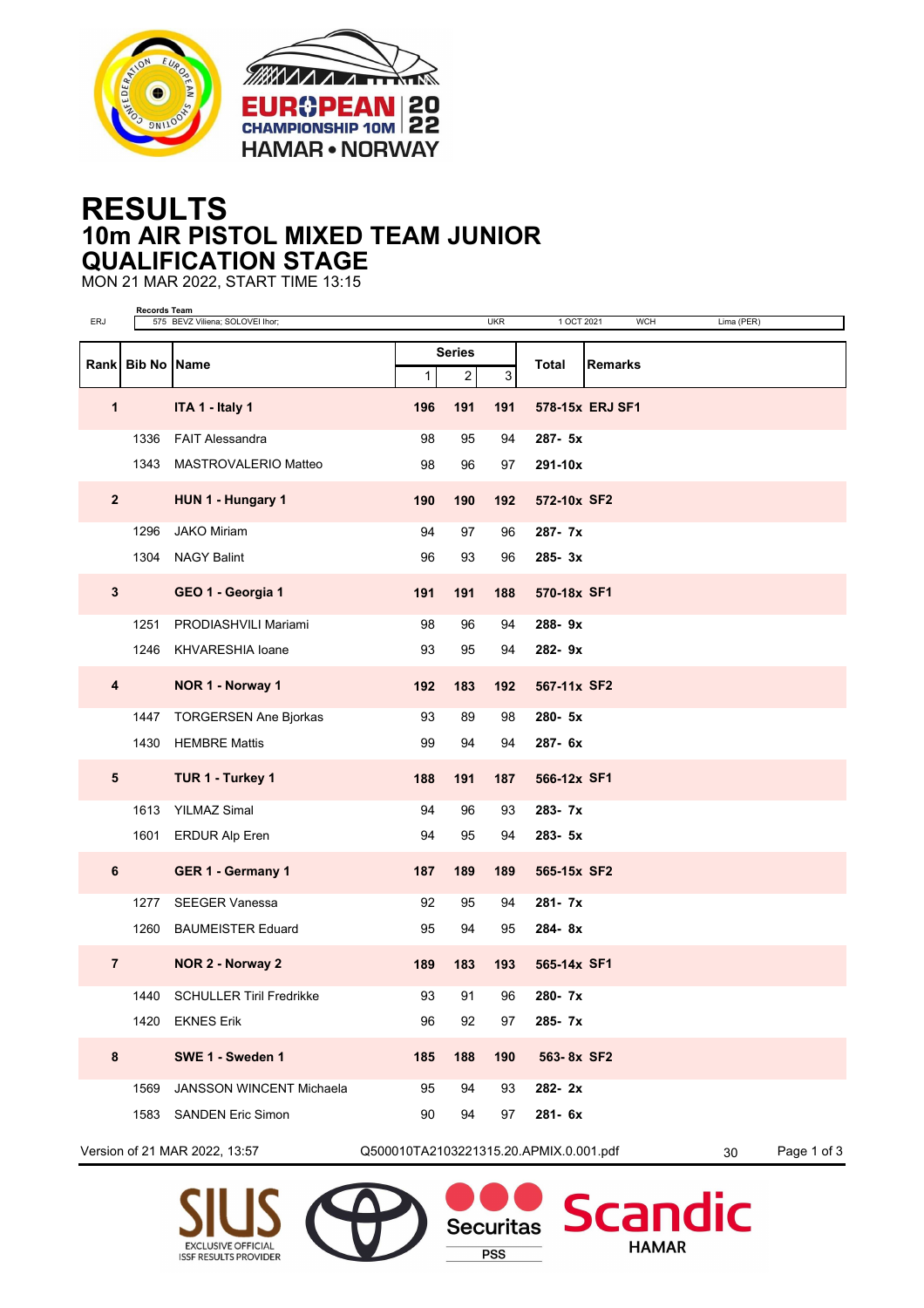|    | Rank Bib No Name |                                     | <b>Series</b> |     |     | <b>Remarks</b><br>Total |
|----|------------------|-------------------------------------|---------------|-----|-----|-------------------------|
|    |                  |                                     | $\mathbf{1}$  | 2   | 3   |                         |
| 9  |                  | <b>LAT - Latvia</b>                 | 180           | 190 | 189 | 559-15x                 |
|    | 1366             | <b>RASINA Eliza</b>                 | 89            | 92  | 93  | 274-2x                  |
|    | 1373             | <b>VILCINS Daniels</b>              | 91            | 98  | 96  | 285-13x                 |
| 10 |                  | GEO 2 - Georgia 2                   | 186           | 187 | 186 | 559-9x                  |
|    | 1252             | PRODIASHVILI Salome                 | 94            | 95  | 96  | 285- 7x                 |
|    | 1253             | SUMBADZE Shota                      | 92            | 92  | 90  | 274-2x                  |
| 11 |                  | TUR 2 - Turkey 2                    | 183           | 184 | 191 | 558-13x                 |
|    |                  | 1592 ALEV Bilge                     | 90            | 92  | 94  | 276-3x                  |
|    | 1608             | OZER Emin Kubilay                   | 93            | 92  | 97  | 282-10x                 |
| 12 |                  | <b>GER 2 - Germany 2</b>            | 186           | 186 | 184 | 556-10x                 |
|    | 1261             | <b>BECKER Celina</b>                | 93            | 91  | 92  | 276- 5x                 |
|    | 1276             | ROSMANITZ Henri                     | 93            | 95  | 92  | 280-5x                  |
| 13 |                  | ITA 2 - Italy 2                     | 184           | 187 | 183 | 554-8x                  |
|    | 1333             | <b>CARDIERO Francesca</b>           | 92            | 92  | 89  | $273 - 4x$              |
|    | 1347             | <b>SCODES Mattia</b>                | 92            | 95  | 94  | 281-4x                  |
| 14 |                  | <b>DEN - Denmark</b>                | 189           | 184 | 179 | $552 - 12x$             |
|    | 1151             | <b>WEHAGE Michelle Leth</b>         | 96            | 93  | 89  | 278-8x                  |
|    |                  | 1150 STRANDGAARD Emil Mark Andersen | 93            | 91  | 90  | 274-4x                  |
| 15 |                  | SWE 2 - Sweden 2                    | 181           | 185 | 185 | $551 - 14x$             |
|    | 1575             | <b>LANDER NORDIN Pernilla</b>       | 90            | 93  | 94  | 277- 7x                 |
|    | 1566             | <b>ANDERSEN Martin</b>              | 91            | 92  | 91  | 274-7x                  |
| 16 |                  | LTU - Lithuania                     | 185           | 186 | 180 | $551 - 12x$             |
|    | 1384             | RANKELYTE Greta                     | 92            | 89  | 90  | 271- 6x                 |
|    | 1378             | <b>BELEVIC Karol</b>                | 93            | 97  | 90  | 280-6x                  |
| 17 |                  | <b>POL - Poland</b>                 | 187           | 185 | 176 | 548-6x                  |
|    | 1467             | <b>MACUR Barbara Joanna</b>         | 93            | 91  | 88  | 272- 5x                 |
|    | 1456             | <b>CHOJNOWSKI Gabriele</b>          | 94            | 94  | 88  | 276-1x                  |
| 18 |                  | HUN 2 - Hungary 2                   | 178           | 173 | 192 | 543-9x                  |
|    |                  | 1314 VARGA-ZALAY Babett             | 83            | 82  | 98  | 263-4x                  |
|    |                  | 1316 REDECSI Mate                   | 95            | 91  | 94  | 280- 5x                 |
| 19 |                  | <b>EST - Estonia</b>                | 180           | 180 | 181 | 541-5x                  |
|    | 1180             | <b>KIRSS Marja</b>                  | 93            | 89  | 91  | 273-3x                  |
|    | 1183             | <b>LAIDUS Jaanus</b>                | 87            | 91  | 90  | 268-2x                  |

Version of 21 MAR 2022, 13:57 Q500010TA2103221315.20.APMIX.0.001.pdf 30 Page 2 of 3

**PSS** 

**HAMAR**